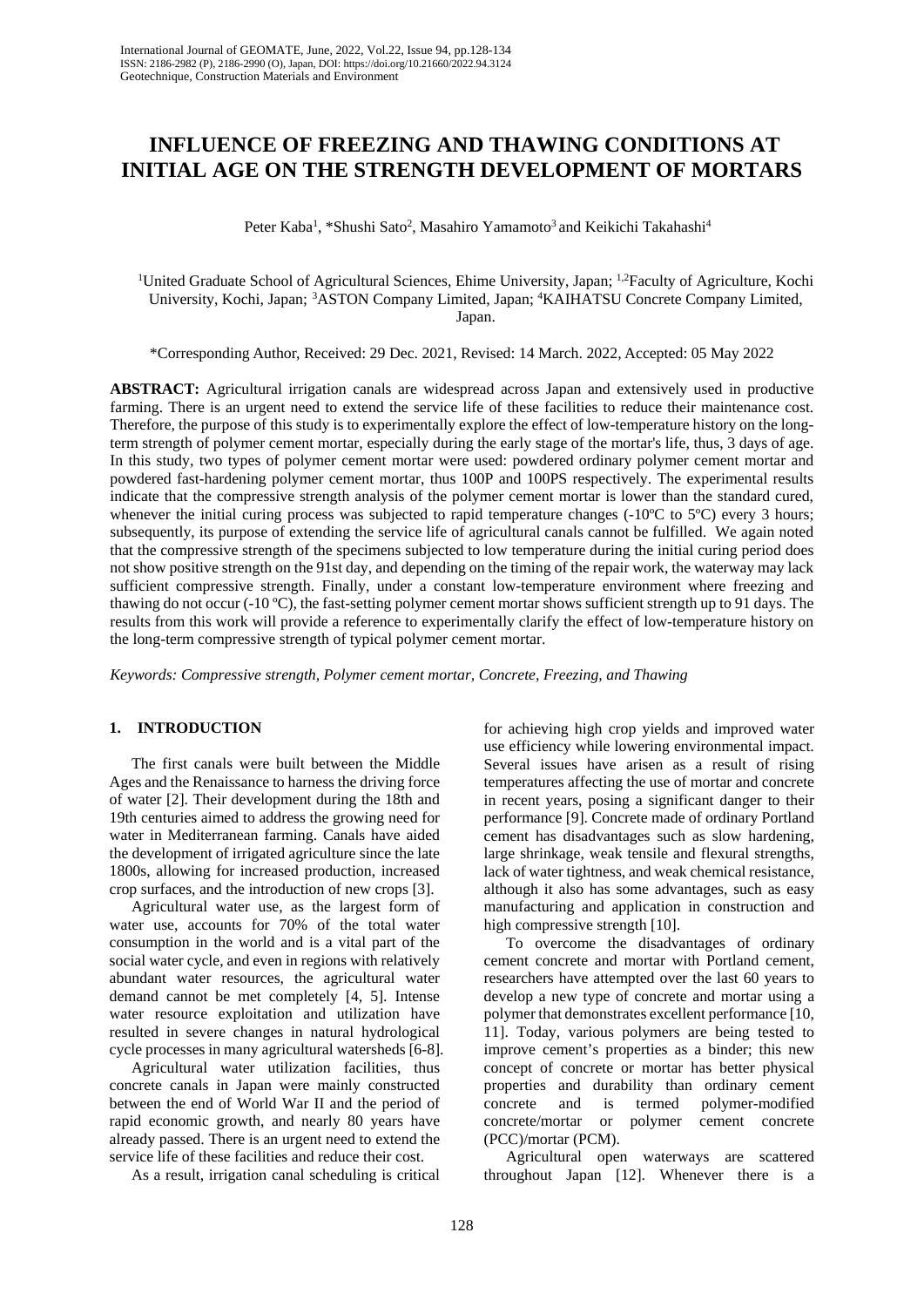deterioration in the agriculture canal even if the deterioration is of the same kind, it may be difficult to repair them using the same repair material due to various conditions such as environmental conditions, usage conditions, and location within the waterway [13]. In addition, agricultural irrigation canals are often conducted during the off-season, that is winter as shown in Fig. 1, and the possibility of construction failure caused by low temperatures is considered to be high. Damage caused by frost expansion is a primary concern when designing concrete structures in coldweather regions [14-16].

Measuring the early age strength of mortar is important since it has a direct impact on the progress of a building project. In most cases, it is the governing parameter in the speed of the construction. Both time and temperature are crucial elements in the strength development of mortar. It may also have an impact on the safety margins for progressing to the next stage of construction. The structural engineer is likewise concerned with strength, to determine whether certain elements have gained sufficient strength to carry the next flow load. The mortar compressive strength improves as the microstructure of the specimen develops with time. The curring regime to be adopted can also affect the strong growth in mortar.

The combined effect of time and temperature can be used to study the strong growth of the cement mortar. The age of mortar has a significant effect on strength. On the other hand, the temperature history during the curing process of mortar can affect strength growth.

Many types of cement have been created to ensure concrete's long-term resilience in a variety of environments. However, it has not been possible to find a complete solution to the problem of concrete

durability in the cement composition: the main mechanical and physical properties of hardened concrete, such as strength, shrinkage, permeability, weathering resistance, and creep, are influenced by factors other than the cement compoeven thoughact that the cement composition determines the rate of strength gain to a large extent [17].



Fig. 1 Workers repairing a deteriorated river canal in Kochi.

Ordinary portland cement concrete has a range of benefits, including low costs, high compressive strengths, and flexibility in fabrication and casting, but its durability concerns are gaining more attention these days, as the majority of concrete structures are experiencing performance degradation [18, 19].



Fig. 2 Map of Japan showing freezing damage risk.. *Source:*[1]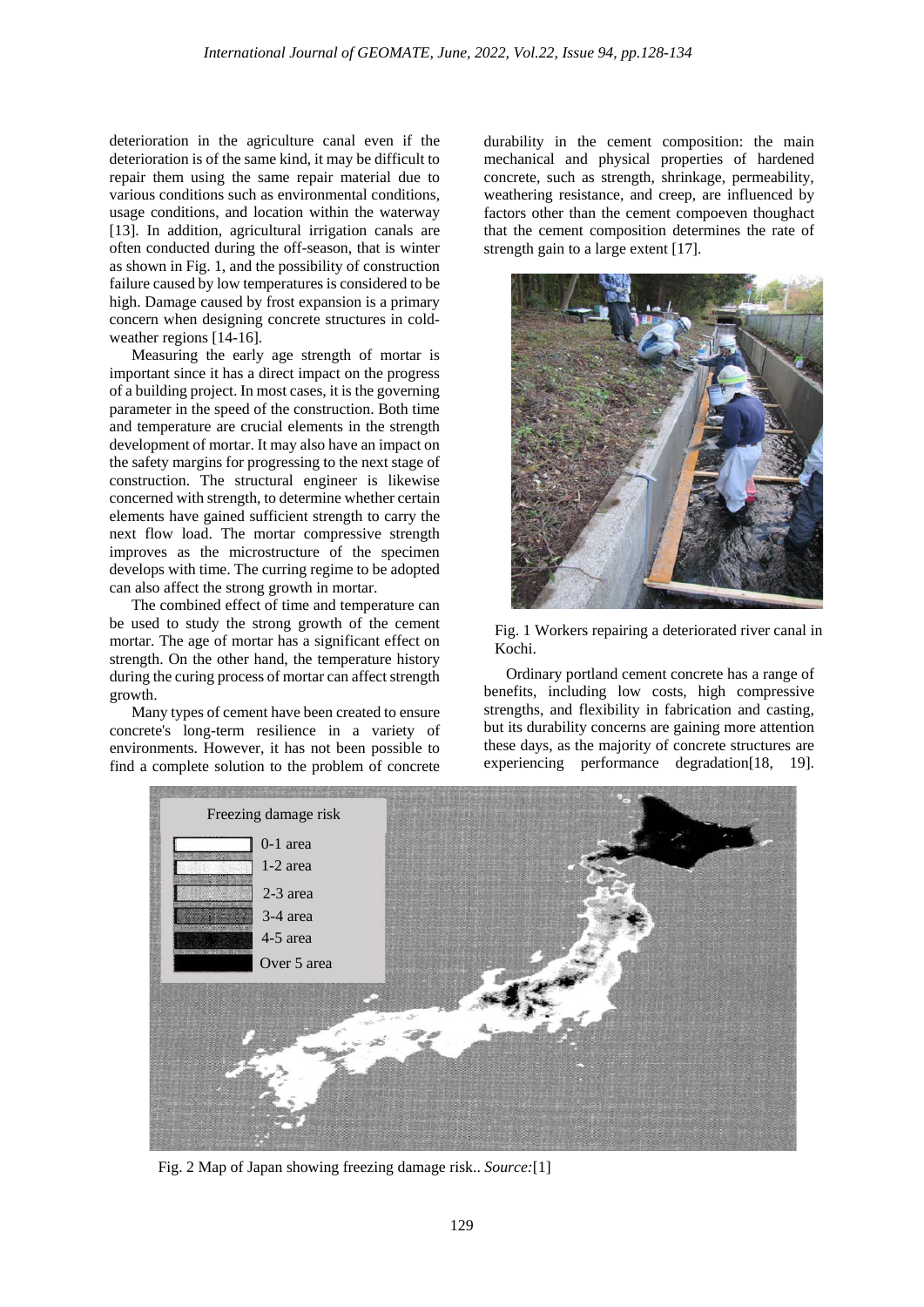Concrete performance is affected by a variety of factors, including material composition, curing schemes and temperatures, hazard species, harsh conditions, and external loads [20].

Furthermore, concrete durability in freezing and thawing temperatures is a complicated phenomenon. Surface scaling and internal cracking are signs of concrete deterioration caused by freeze-thaw cycles



Fig. 3 Compressive test setup of the specimen

as shown in Fig. 3 [21, 22]. The freezing and thawing of water with deicing salt in porous buildings causes significant damage and necessitates significant financial investments in their repair and/or replacement [23]. This deteriorating process has been extensively explored, and as a result, many theories and criteria for evaluating the resilience of concrete subjected to F-T cycles utilizing accelerated tests have been proposed [23, 24]. Freeze-thaw deterioration is categorized as physical damage. The mechanism of frost damage of cementitious materials was initially described by T.C. Powers, based on hydraulic and osmotic pressure theories [15].

Therefore, in this study, we focused on the cracks in the concrete canal walls of agricultural canals as one of the aging problems of agricultural water utilization facilities.

# **2. Research significance**

The purpose of this study was to experimentally elucidate the effect of low-temperature history on the long-term strength of polymer cement mortar, especially during the early stage of the mortar's life up to 3 days of age. Secondly, to experimentally clarify the effect of low-temperature history on the long-term compressive strength of polymer cement mortar. It also aimed to build analytical models for predicting concrete compressive strength for 7, 28, 91, and 365 days.

# **3. MATERIALS AND METHODS**

## **2.1 Materials**

This experiment was conducted in Japan, Kochi prefecture as shown in Fig. 2 above. The map shows freezing damage risk in japan, thus area marked with 0-1 have lower freezing damage risk whereas areas marked 4-5 has a high freezing damage risk. In this study, two types of polymer cement mortar were used: powdered ordinary polymer cement mortar and powdered fast-hardening polymer cement mortar. The former will be referred to as 100P and the latter as 100PS. A CF 1033 table vibrator was used to level and release existing air in the mortar. A mortar mixing machine was used to mix the cement, water, and, sand to control air bubbles that are entrained in the process of mixing. A cube mould with a size conforming to IS: 10080-1982 was adopted for casting [26]. Also, a concrete compression testing machine was used to measure the compressive strength employed in the fracture test at the final material age as shown in Fig. 3. This work was completed in line with ASTM C109/C109M standards [27].

#### *2.2* **Methods**

Firstly, grease was applied inside the plamold for easy removal of the made mortar. A 4kg of each polymer cement, thus 100PS and 100P was measured using the electronic balance in the cement mixing machine. The water-cement ratio was the value recommended by the manufacturer, with a pH value of 7.

Furthermore, the plastic mould was thoroughly cleaned using oil. The made specimen was immediately placed on the vibrating machine by holding it in the position by clamps provided on the machine to release entrapped or existing air in the mortar. We further filled the cube mould with the entire quantity of mortar using a suitable hopper attached to the top of the mould and vibrate it for 2 minutes at a specified speed of 12000±400 per minute to achieve full compaction [25]. A total of 120 mortal samples were prepared, which were subsequently subdivided, thus based on the properties of cement mortar used. Nine mortar specimens were tested on each of these ages.

After the compaction process, the moulded specimen was kept in a place with a temperature of 27±2° and relative humidity of 90% for 24 hours. At the end of the 24 hours, the specimen was removed from the plamond plastic mould and immediately stored in an incubator capable of providing arbitrary low-temperature history. This was used to provide low-temperature levels up to 3 days of material age as shown in table 1.

The minimum temperature was set at -10ºC and the maximum was set at  $+5^{\circ}$ C. The reason why the minimum value of the low temperature was set to - 10°C is that it is the lowest temperature in cold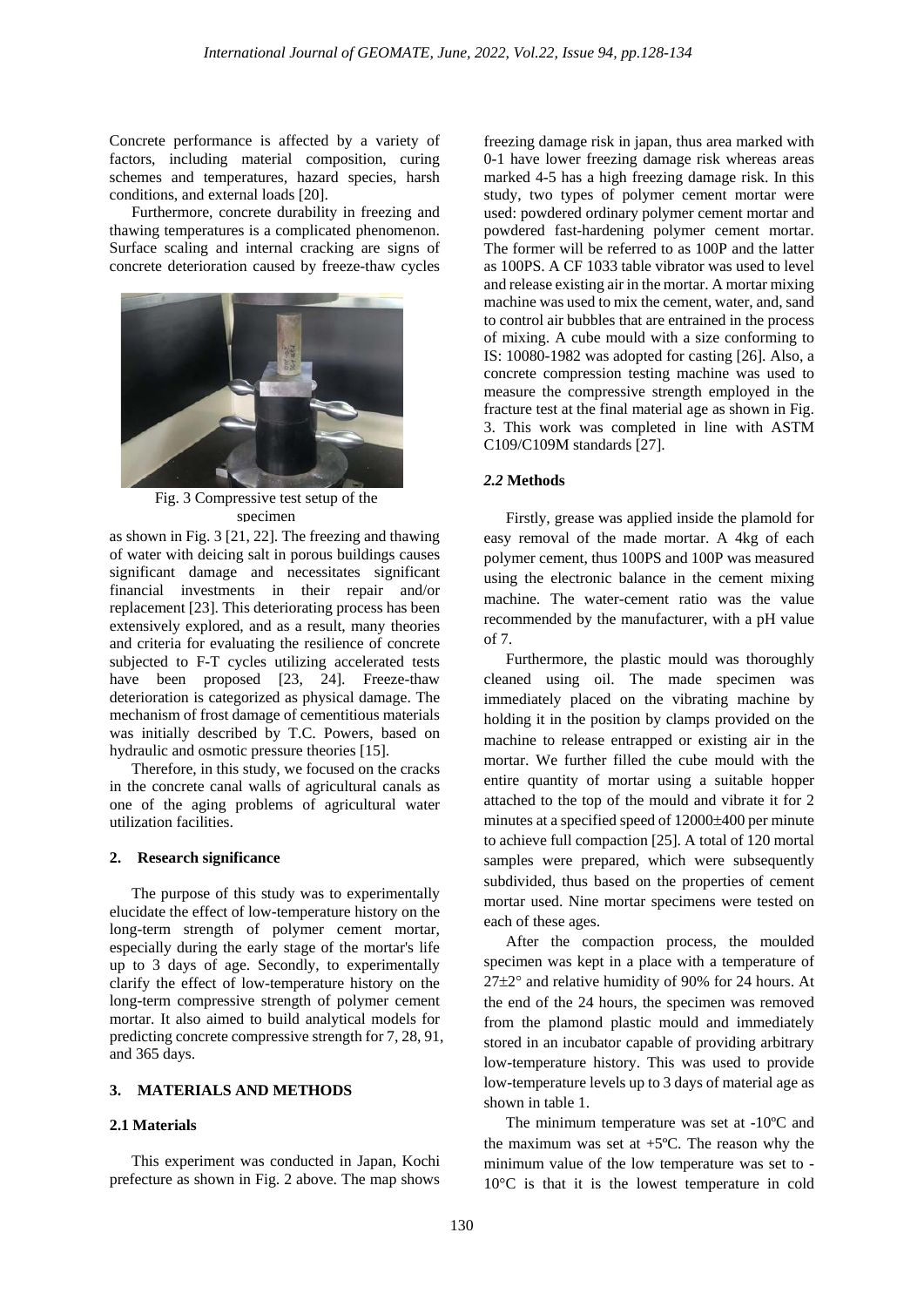regions in Japan, and the maximum value of the temperature history was set to  $+5^{\circ}$ C based on the assumed daily difference.

The curing conditions of mortar specimens were all standard water curing and it was cured by wet sac under laboratory conditions. The temperature history of the specimens during curing was set at 20°C (hereinafter referred to as control), which was recommended by the manufacturer, as the standard condition. The curing condition was observed for 7, 28, 91, and 365 days respectively.

All specimens were further removed from the water only at the testing time. The measured compressive strength of the cubes was computed by dividing the maximum force applied to the cubes during the test by the cross-sectional area calculated from the section's mean dimensions and expressed to the closest 0.5 N/mm2 as shown in Equation (1) and $(2)$ .

IICompressive Strength  $\frac{Local}{Cross\,Sectional\,A}}$ (1)

$$
F = \frac{P}{A} \tag{2}
$$

The compressive strength of cement is calculated MPa.

In general, freezing and thawing effects on hardened concrete cause volume expansion and contraction, which are the failure mechanisms in freezing damage. However, the effect of freezing and thawing immediately after casting on the long-term strength of cement hydrates has not yet been clarified. The test results were the average of the three specimens.

Table 1 below shows the temperature differences, duration, and the number of cycles for a cement mortar in an incubator.

## **4. RESULTS AND DISCUSSION**

Firstly, comparing the normal strength development characteristics of 100P and 100PS, it can be read that the compressive strength increases with time for both. However, the strength development characteristics were different, with the compressive strength of 100PS being greater at 7 days of age, but showing little change at 91 days of age.

To investigate the effects of freezing and thawing (freeze-thaw) cycles, the specimens were subjected to a low-temperature history of -10°C for 3 days during initial curing as shown in Fig. 7. The compressive strength of 100P was small (10.0 kN) at 7 days of age, and only about half of the compressive

strength of the control specimen (20.0 kN) was shown

in Fig. 4. On the other hand, the difference between 100PS and the control specimen was minimal, and the strength of 100PS was about 3.7 times higher than that of 100P under the same condition as shown in Fig. 5.

Table 1. Experimental design for freeze-thawing for 3days.

| Temperature<br>$(C^{\circ}C)$                 | Duration              | Cycle                                                                                       |
|-----------------------------------------------|-----------------------|---------------------------------------------------------------------------------------------|
| Standard 20°C                                 |                       |                                                                                             |
| $-10^{\circ}$ C                               | 3 days                | Keep in an incubator<br>for 3 days at a<br>controlled<br>temperature of $-10^{\circ}$ C     |
| $-10\,^{\circ}\text{C} + 5\,^{\circ}\text{C}$ | $12$ hours, 3<br>days | $+5^{\circ}$ C for 12 hours<br>$-10^{\circ}$ C<br>and<br>for<br>12 hours (a cycle a<br>day) |
| $-10\,^{\circ}\text{C} + 5\,^{\circ}\text{C}$ | 6 hours, 3<br>days    | $+5$ °C for 6 hours and<br>$-10^{\circ}$ C for 6 hours (4<br>cycles a day)                  |
| $-10\,^{\circ}\text{C} + 5\,^{\circ}\text{C}$ | 3 hours, 3<br>days    | $+5$ °C for 3 hours and<br>$-10^{\circ}$ C for 3 hours (9<br>cycles a day)                  |

Furthermore, as shown in Fig. 4 and Fig. 5, not much difference ware recorded for 100P and 100PS polymer cement mortars compared to the control specimen at 28 days of mortar age. This may be due to the constant temperature adopted during the initial curing process for 3 days of the mortar life.

At 91 days of age, the average compressive strength of both types of specimens for Fig. 7 was 22.9 MPa, which was the least recorded among the specimens at the same mortar age. Both types of specimens that underwent freeze-thaw at 12 and 6 hour pitches showed an increase in strength with time, but the average compressive strength was lower in both conditions.

For the specimens subjected to freeze-thaw at a 3 hour pitch, both specimens showed relatively high compressive strength up to the 7th and 28th day, but the compressive strength on the 91st day was lower than the compressive strength on the 28th day as shown in Fig. 8.

It was confirmed that 100PS, which is a fast curing type, has a larger initial strength development rate. According to the manufacturer's measurement, the compressive strength of 100P was higher than that of 100PS even at the age of 7 days. One possible reason for this is that the manufacturer recommended a water-mortar ratio (water/polymer cement mortar,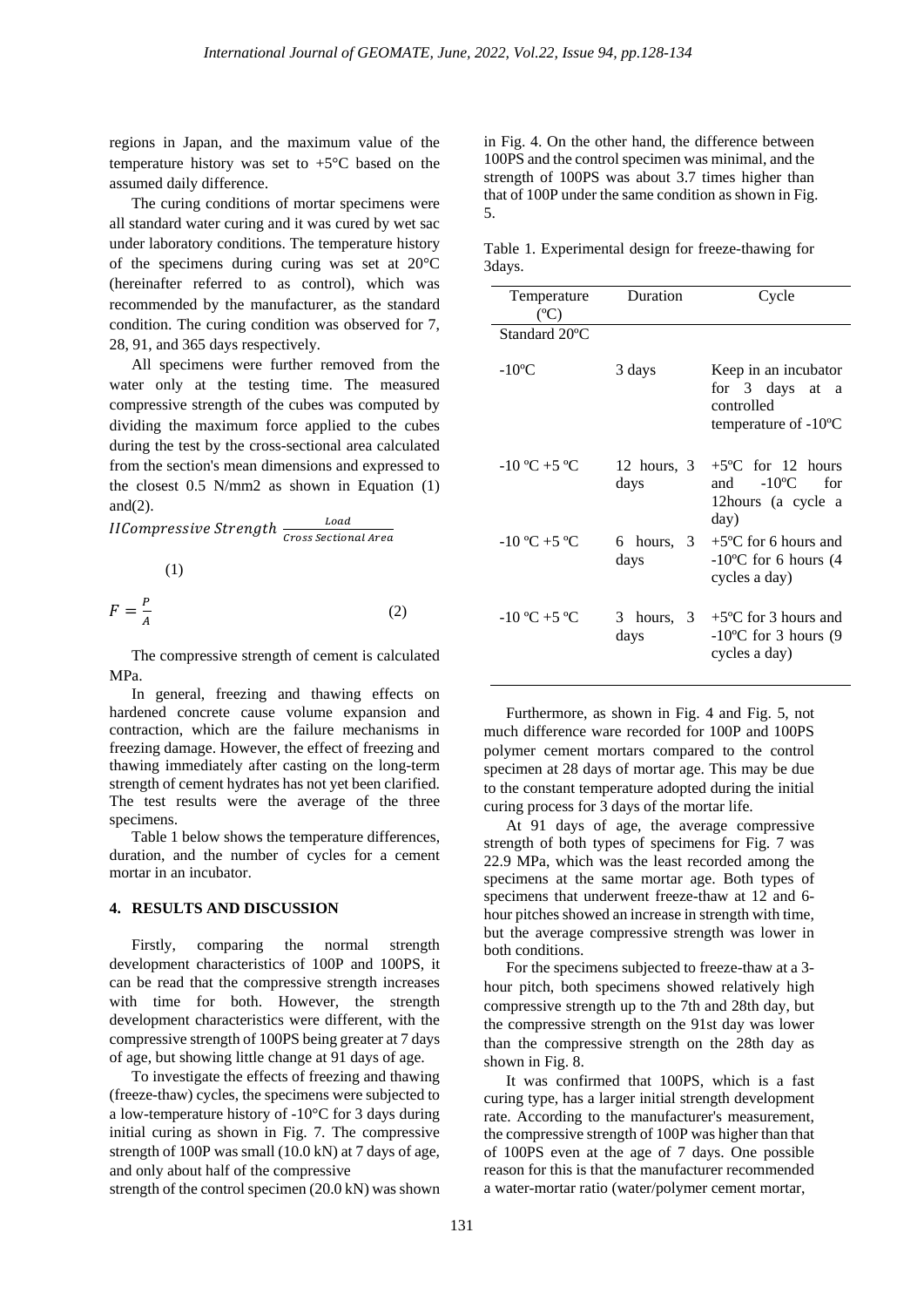

 $-$ 100P  $-$ 100PS

Fig. 4 20 ºC standard condition in water



Fig. 6 Compressive strength of -10ºC~5 ºC for 3 hours



Fig. 8 Compressive strength of -10 °C ~ 5 °C for 3 hours



Fig. 5 Compressive strength of -10ºC for 3 days





Fig. 9 Variation of compressive strength and age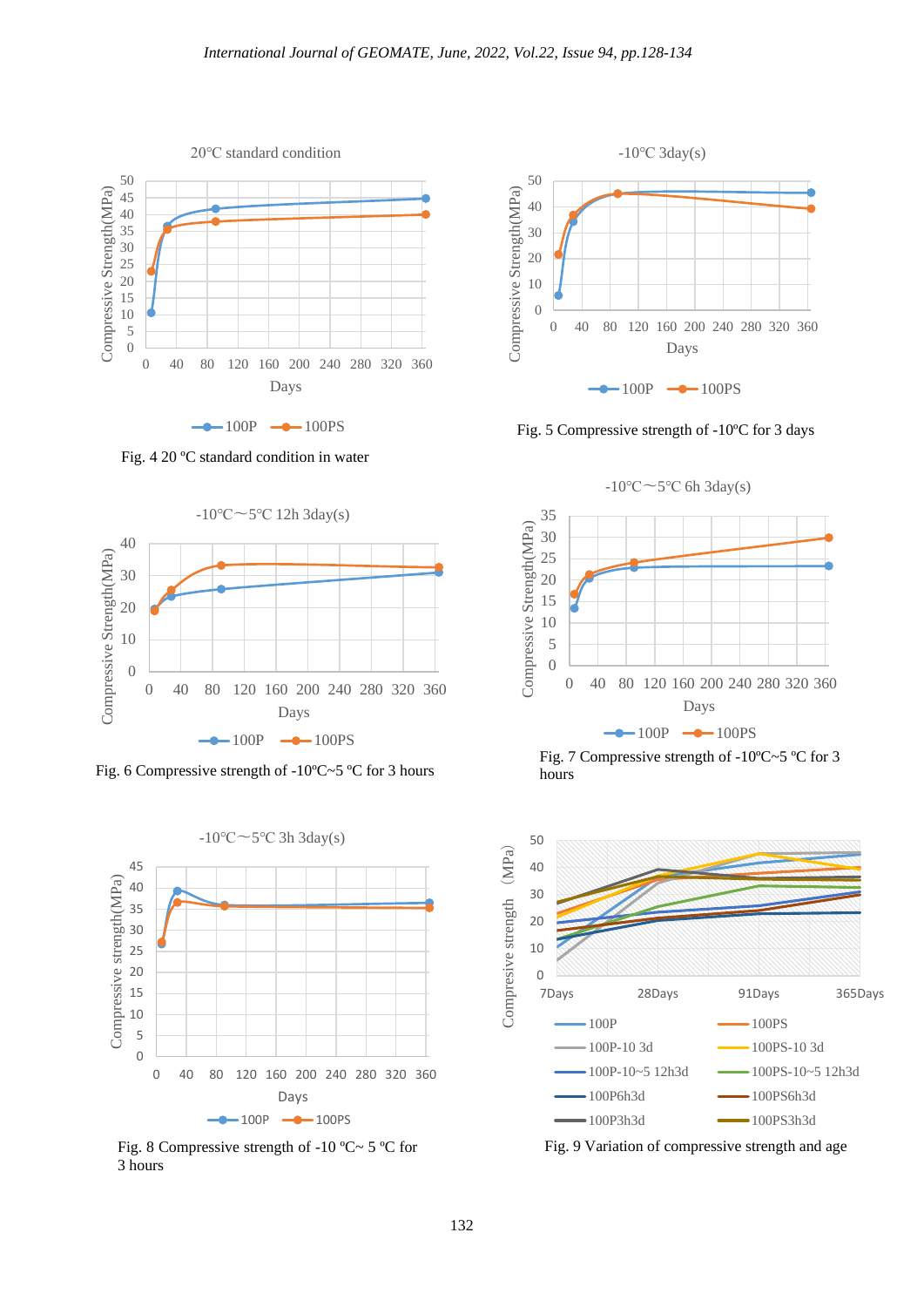weight %) in the range of 15.6~17.2% for 100P and 16~18% for 100PS.

In this study, the amount of water used for both is unified and set at 17%, which falls within the common range and may have caused the difference between the strong expression in this experiment.

We also confirmed that the freeze-thaw effect during the initial age of the specimens hurt the compressive strength, which was due to the increase in the volume of water in the specimens caused by freezing and the destruction of the hardened parts by fine cracks due to the hydration reaction. This suggests that the compressive strength of the specimens was not sufficient due to the increase in the volume of water in the specimens caused by freezing and the destruction of the hardened parts by fine cracks due to the hydration reaction.

The decrease in compressive strength at 91 days was caused by freeze-thaw action more times than the specimens with 12-hour and 6-hour pitches, indicating that freeze-thaw action after casting hurts long-term strength development, even for the mortars subjected to this study. From Fig. 9, it can be seen that 100PS showed the highest compressive strength on the 91<sup>st</sup> day recording 45.1 MPa but showed a significant decline in compressive strength at 365 days recording 39.3 MPa. Subsequently, the 100P mortar specimen which underwent freezing for 3 days at 10ºC, developed the highest compressive strength of 45.5 MPa at the age of 365 days but recorded the lowest strength at 7 days as shown in Fig. 9. However, it should be noted that variations in mixed proportions do influence these trends to some extent.

#### **5. CONCLUSION**

In this study, we focused on two types of polymer cement mortar, one of the inorganic repair materials, in the cold climate of Japan, where the temperature sometimes drops below 0°C. The influences of curing time at different ages on the development of strength for various curing temperature histories were investigated. The following experimental results were obtained by confirming the compressive strength of polymer cement mortar subjected to various lowtemperature histories.

First, if the initial curing process is subjected to rapid temperature changes every three hours, the compressive strength tends to drop, and the purpose of extending the service life of agricultural canals cannot be fulfilled.

Secondly, the compressive strength of the specimens subjected to temperature changes during the initial curing period does not develop easily on the 91st day, and depending on the timing of the repair work, the waterway may be used without sufficient compressive strength.

Finally, under the low-temperature environment



Fig. 10 A well repaired irrigation canal in Kochi

where freezing and thawing do not occur, the fastsetting polym\_er cement mortar shows sufficient strength up to the 91st day.

We encourage further studies into the watercement ratio and also the temperature history by adopting different curring conditions and to ascertain any improvement in the compressive strength of the cement mortar specimens.

# **6. ACKNOWLEDGEMENT**

The authors are grateful to Kochi University, Ehime University, and JASSO scholarship for financial support and their immerse support by making available the lab for the experiment and the materials needed.

## **7. REFERENCES**

- [1] Shin-ichiro K., a. Hirozo M., and Takeshi N., Frost Damage Risk Map Based on Local Climate Condition and Site Investigation, in Concrete Research and Technology vol. Vol. 19, ed, 2008, pp. 29-38.
- [2] Munari F., Rethinking water management through a long-term sustainable and holistic strategy Valorizing UNESCO sites in Italy and Germany, Università Ca'Foscari Venezia, 2021.
- [3] Aspe C., and Jacqué M., Agricultural Irrigation Canals in Southern France and New Urban Territorial Uses, Agriculture and Agricultural Science Procedia, vol. 4, 2015, pp. 29-39.
- [4] Wang W., Hu P., Wang J., Zhao J., Liu H., and Yang Z., Scenario analysis for the sustainable development of agricultural water in the Wuyuer River basin based on the WEP model with a reservoir and diversion engineering module, Science of The Total Environment, vol. 758, 2021, p. 143668.
- [5] Ridoutt B., G., Hadjikakou M., Nolan M., Bryan B., A., and technology, From water-use to water-scarcity footprinting in environmentally extended input-output analysis, vol. 52, no. 12, 2018, pp. 6761-6770.